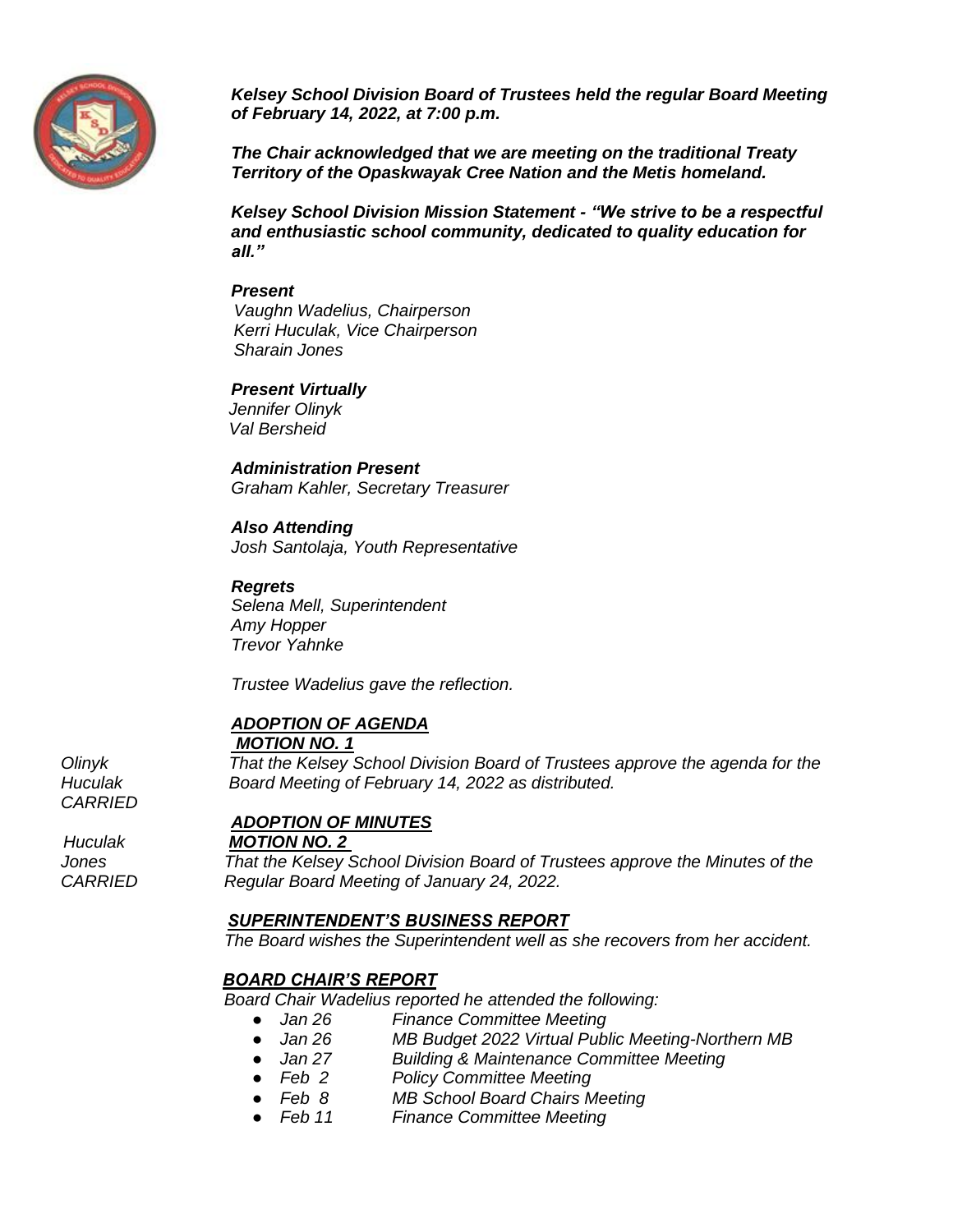

*Page Two February 14, 2022*

## *SECRETARY TREASURER'S BUSINESS REPORT*

- *KLC - Technology Grant of \$30,000 was received*
- *FI - Applications for Grants have been submitted*
- *KLC - MALP/ALC Application submitted*
- *SAFE Funds & Provincial Grant clarification sought*
- *2022-23 Budget preparation is under development*

### *STANDING COMMITTEE REPORTS*

### *EDUCATION LIAISON (Sharain Jones)*

 *Next meeting is scheduled for February 16, 2022.* 

### *BUILDINGS AND MAINTENANCE (Kerri Huculak)*

 *A meeting was held on January 27, 2022 and the following was discussed:* 

- *SBMS - Roof Project; Lift Installation; Painting*
- *Kelsey - Lighting; Ceiling Tile; Intercom System*
- *Opasquia - Ceiling Tile*
- *MBCI - Main Heating Coil*
- *Division Office - Main Entrance Door; Accessibility*
- *Capital Proposals - Items most urgent (Bus and mail van high priority, some grants applied for some other items)*

 *Next meeting is scheduled for March 24, 2022*

### *COMMUNITY LIAISON (No Report)*

*Next meeting is scheduled for March 8, 2022.*

*Trustee Huculak assumed the Chair.*

### *POLICY* (Vaughn Wadelius)

*A meeting was held on February 2, 2022 and the following was discussed:*

- *Policy EEA - Student Transportation*
- *Policy GDMC - Support Staff Inservice Funding*
- *Policy IGA - Basic Instructional Program*
- *Policy IGADA - Work Education*
- *Policy JFCB - Care of School Property*
- *Policy JFCD - Student and Faculty Search*
- *Policy JFCI - Student Drugs and Alcohol Abuse*
- *Policy JFCIA - Drug Trafficking on School Property*
- *Policy JFE - Pregnant Students*
- *Policy JGG - Behaviour Intervention Team*
- *Policy JHCC - Communicable Disease Protocol*
- *Procedures Manual*

 *Next meeting is scheduled for March 2, 2022.*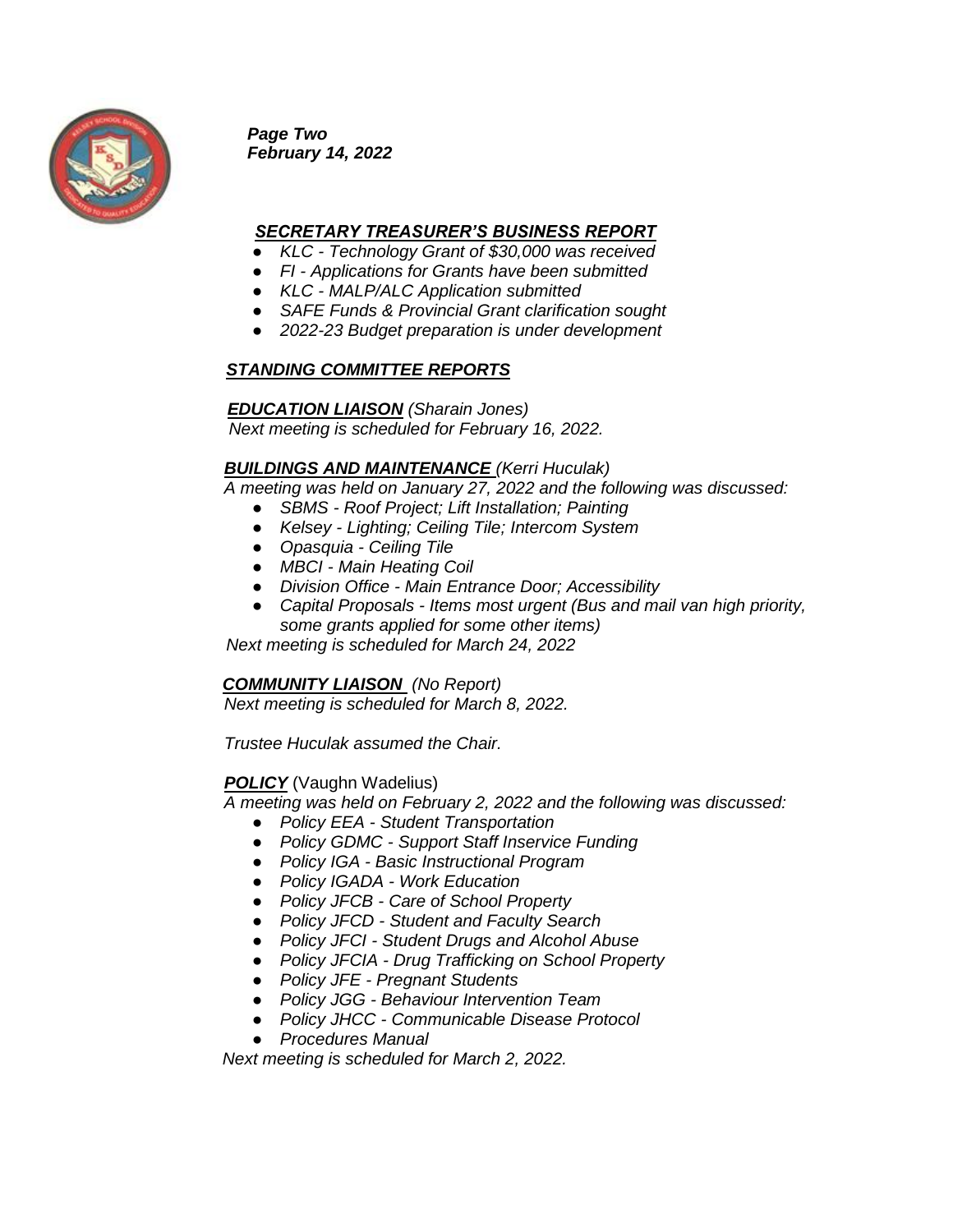

*Page Three February 14, 2022* 

 *POLICY continued…*

*Wadelius MOTION NO. 3\_\_*

*Wadelius MOTION NO. 4\_*

# *ACTION APPROVAL OF REVISED POLICY- GDMC - SUPPORT STAFF INSERVICE FUNDING*

*Olinyk That the Kelsey School Division Board of Trustees Approve Revised Policy CARRIED GDMC - Support Staff Inservice Funding.*

# *APPROVAL OF REVISED POLICY IGADA - WORK EDUCATION*

 *STANDING COMMITTEE REPORTS continued…*

*Olinyk That the Kelsey School Division Board of Trustees Approve Revised Policy CARRIED IGADA - Work Education*

## *APPROVAL OF REVISED POLICY JFCB - CARE OF SCHOOL PROPERTY MOTION NO. 5\_*

*Wadelius That the Kelsey School Division Board of Trustees Approve Revised Policy Olinyk JFCB - Care of School Property.*

# *CARRIED*

*CARRIED*

## *APPROVAL OF REVISED POLICY JGG - BEHAVIOUR INTERVENTION TEAM*

# *Wadelius MOTION NO. 6*

*Olinyk That the Kelsey School Division Board of Trustees Approve Revised Policy JGG-***Behaviour Intervention Team.** 

# *APPROVAL OF REAFFIRMED POLICIES IGA, JFCD, JFCI, JFCIA and JFE MOTION NO. 7\_*

*Wadelius That the Kelsey School Division Board of Trustees reaffirm policies IGA, JFCD, Olinyk JFCI, JFCIA and JFE.*

 *Trustee Wadelius resumed the Chair.*

# *FINANCE*

*Trustee Sexsmith has submitted her resignation due to her appointment as Justice of the Peace.*

*A meeting was held February 11, 2022 and the following was discussed:* 

- *Resignation of the Finance Committee Chair* 
	- *Preliminary Budget*
	- *Bus and Vehicle Replacement*
	- *Budget Consultation Meeting Format*

*Next meeting is scheduled for January 26, 2022.*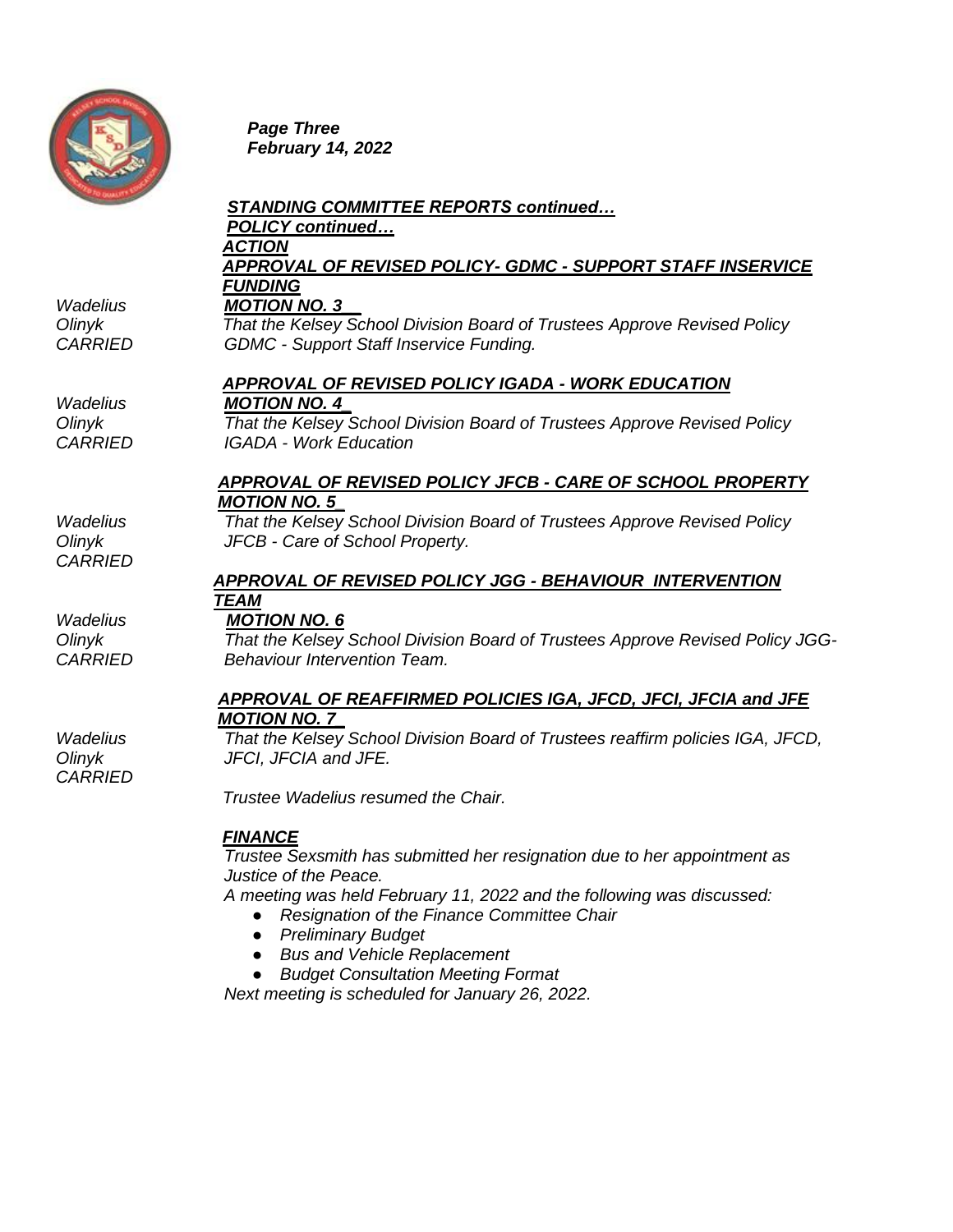

*Page Four February 14, 2022* 

## *STANDING COMMITTEE REPORTS continued…*

 *NEGOTIATIONS AND PERSONNEL (No Report) Next meeting is scheduled for February 17, 2022.* 

 *TRANSPORTATION (Jennifer Olinyk*)  *Next meeting is scheduled for March 15, 2022.* 

## *OTHER REPORTS KELSEY COMMUNITY SCHOOL*

- *Pizza Days*
- *Pancake Breakfast*
- *Purdy's Easter Order*
- *Art-a-thon*
- *Edging/Sand*

### *MBCI YOUTH MEMBER REPORT - (Josh Santolaja)*

- ● *February 15, 2022 - Popcorn Sale*
- *February 17, 2022 – Pancake Breakfast and Plaid Day*
- *Recent Achievement - JV Girls placed 2nd at Neepawa Tournament*

### *MANITOBA SCHOOL BOARDS ASSOCIATION REPORT/BUSINESS INFORMATION*

*a) MSBA re e-bulletin - January 26, 2022 b) MSBA re e-bulletin - February 9, 2022* 

# *MOTION NO. 8*

*Jones That the Kelsey School Division Board of Trustees receive the reports and Olinyk correspondence.* 

*CARRIED*

### *CORRESPONDENCE*

● *2022 - MSBA Annual Convention Registration*

# *DATES TO REMEMBER*

- *February 28, 2022 - Next Regular Board Meeting*
- *March 11, 2022 - MSBA 2022 Annual Meeting/Convention*

### *Jones MOTION NO. 9*

*CARRIED* 

*Huculak That the Kelsey School Division Board of Trustees go In Camera at 7:25 p.m.*